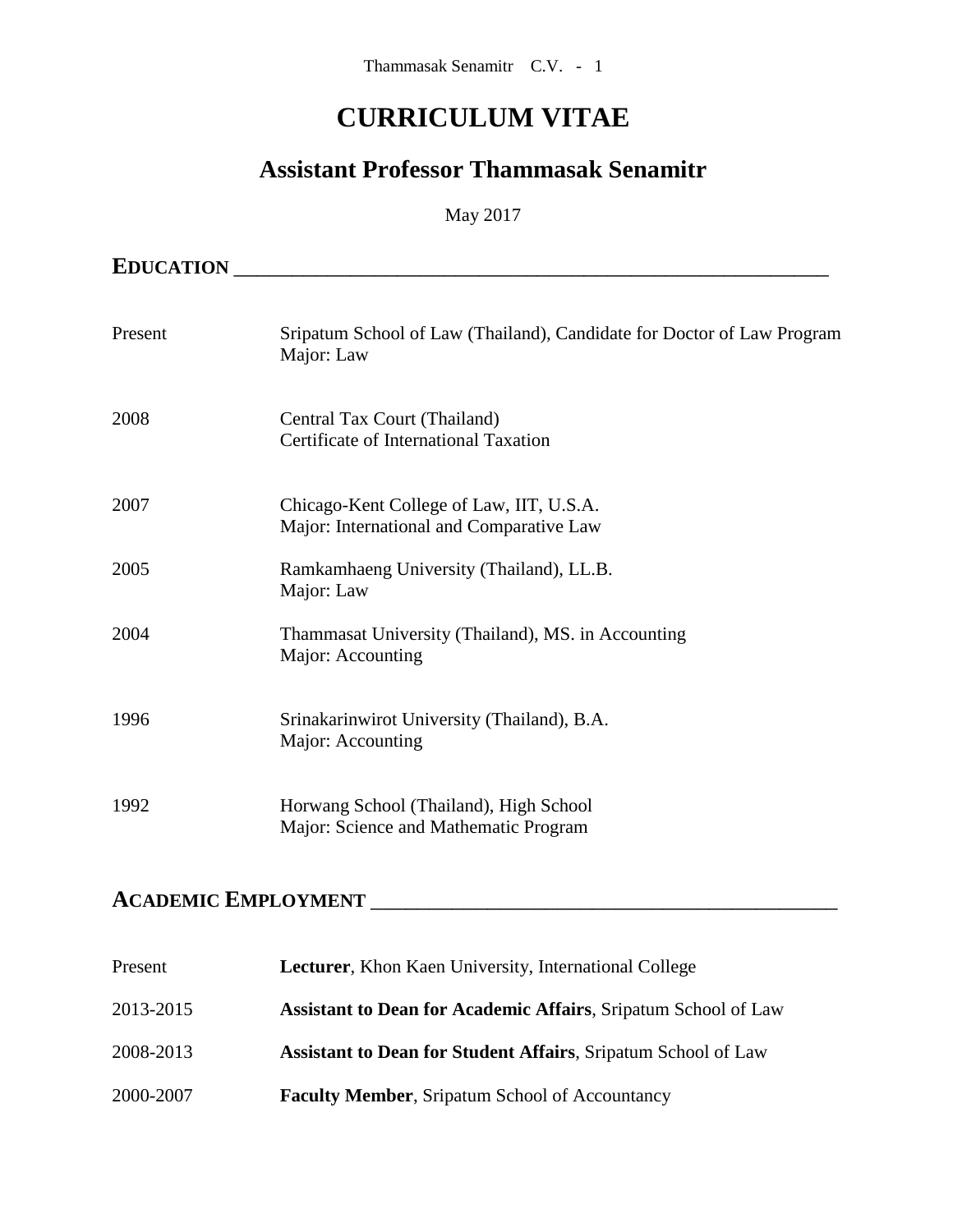# **NON-ACADEMIC EMPLOYMENT** \_\_\_\_\_\_\_\_\_\_\_\_\_\_\_\_\_\_\_\_\_\_\_\_\_\_\_\_\_\_\_\_\_\_\_\_

| $2004 -$ Present | <b>Accounting and Law Consultant</b> for Private Business Sectors    |
|------------------|----------------------------------------------------------------------|
| 1999             | <b>Night Auditor, Centara Grand Hotel, Bangkok</b>                   |
| 1998             | <b>Night Auditor, Maruay Garden Hotel, Bangkok</b>                   |
| 1996             | <b>Assistant Accountant</b> , Thai Carton Tech Services, Pathumthani |

# **HONORS AND AWARDS** \_\_\_\_\_\_\_\_\_\_\_\_\_\_\_\_\_\_\_\_\_\_\_\_\_\_\_\_\_\_\_\_\_\_\_\_\_\_\_\_\_\_\_

**The Royal Decoration; The Most Admirable Order of the Direkgunabhorn, Level 4**

#### **PROFESSIONAL AFFILIATIONS AND SERVICES** \_\_\_\_\_\_\_\_\_\_\_\_\_\_\_\_\_\_\_\_\_\_\_\_\_

**Reader for International Tax Planning, Thammasat University Research and Consultancy Institute.**

# **PUBLICATIONS** \_\_\_\_\_\_\_\_\_\_\_\_\_\_\_\_\_\_\_\_\_\_\_\_\_\_\_\_\_\_\_\_\_\_\_\_\_\_\_\_\_\_\_\_\_\_\_\_\_\_\_ **Thammasak Senamitr** Sale Contract, Exchange and Gift (5<sup>th</sup> Edition) **Thammasak Senamitr** Sale Contract, Exchange and Gift (5<sup>th</sup> Edition) **Thammasak Senamitr** International Business Law and Regulations (3<sup>rd</sup> Edition)

## **TEACHING EXPERIENCE \_\_\_\_\_\_\_\_\_\_\_\_\_\_\_\_\_\_\_\_\_\_\_\_\_\_\_\_\_\_\_\_\_\_\_\_\_\_\_\_\_\_**

#### *INSTRUCTOR OF RECORD*

 $2<sup>nd</sup>$  Semester 2016 **Business Law (050231), Khon Kaen University** 

> **Introduction to Law (051222)**, Khon Kaen University **Legal Issues in Global Business (050357)**, Khon Kaen University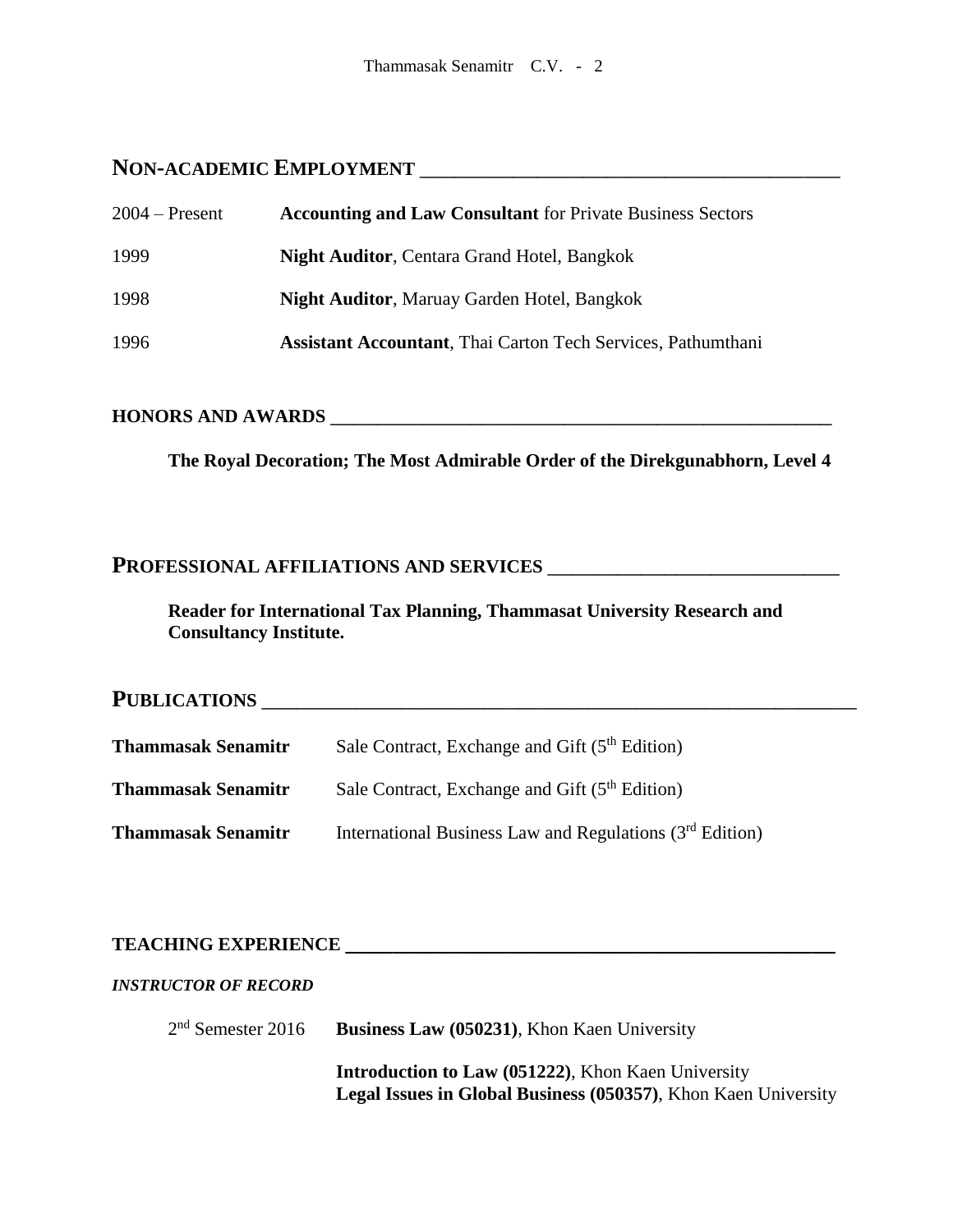# Thammasak Senamitr C.V. - 3

| $1st$ Semester 2016           | <b>International Law (051321), Khon Kaen University</b>                                     |
|-------------------------------|---------------------------------------------------------------------------------------------|
|                               | Legal and Ethical Issues in Tourism (054317),<br>Khon Kaen Unversity                        |
|                               | Accounting for Management (050212), Khon Kaen University                                    |
| $2nd$ Semester 2015           | Business Law (050231), Khon Kaen University                                                 |
|                               | Legal Issues in Global Business (050357), Khon Kaen University                              |
|                               | <b>Introduction to Accounting (050110), Khon Kaen University</b>                            |
| 1 <sup>st</sup> Semester 2015 | Civil and Commercial Code: Specific Contract I (LAW218),<br>Sripatum University             |
|                               | Civil and Commercial Code: Negotiable Instrument,<br>Sripatum University                    |
|                               | Civil and Commercial Code: Suretyship, Mortgage and Pledge<br>(LAW305), Sripatum University |
| $2nd$ Semester 2014           | Civil and Commercial Code: Succession (LAW304),<br>Sripatum University                      |
|                               | Tax Law (LAW408), Sripatum University                                                       |
| 1 <sup>st</sup> Semester 2014 | Civil and Commercial Code: Specific Contract I (LAW218),<br>Sripatum University             |
|                               | Civil and Commercial Code: Negotiable Instrument,<br>Sripatum University                    |
|                               | Civil and Commercial Code: Suretyship, Mortgage and Pledge<br>(LAW305), Sripatum University |
| $2nd$ Semester 2013           | Civil and Commercial Code: Succession (LAW304),<br>Sripatum University                      |
|                               | Tax Law (LAW408), Sripatum University                                                       |
|                               | Civil and Commercial Code: Properties Law (LAW104),<br>Sripatum University                  |
|                               |                                                                                             |

1 st Semester 2013 **Civil and Commercial Code: Specific Contract I (LAW218),**